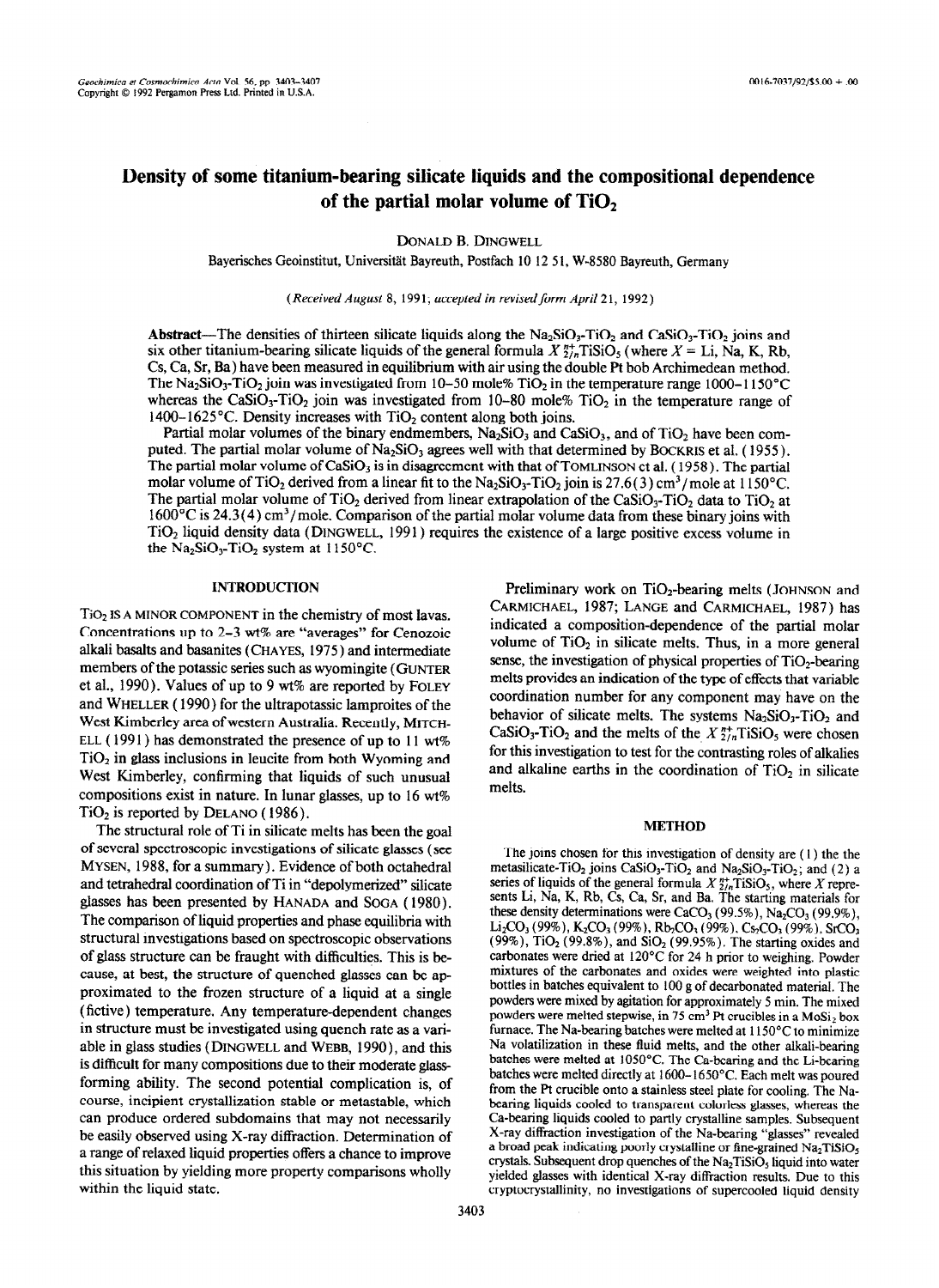**TABLE** la. Glass analyses by electron microprobe\*

| sample           | XO/X20             | T102   | Si02           | total                |
|------------------|--------------------|--------|----------------|----------------------|
| NTS1             |                    | 8.20   | 45.74          | $91.89$ <sup>†</sup> |
|                  | $46.06_t$<br>(.14) | ( .17) | (.55)          |                      |
| NTS <sub>2</sub> | 42.54              | 15.54  | 41.93          | $96.17$ <sup>†</sup> |
|                  | (.10)              | ( .15) | (.37)          |                      |
| NTS3             | 39.37              | 23.13  | 37.50          | $97.46$ <sup>†</sup> |
|                  | (.20)              | ( .12) | (.16)          |                      |
| NTS4             | 33.98              | 32.29  | 33.73          | 98.13                |
|                  | ( .16)             | ( .11) | ( .12)         |                      |
| NTS5             | 29.33              | 40.88  | 29.78          | 97.83                |
|                  | ( .10)             | ( .13) | ( .14)         |                      |
| CTS1             | 45.36              | 7.70   | 46.94          | 98.20                |
|                  | (.21)              | ( .15) | (.22)          |                      |
| CTS <sub>2</sub> | 40.98              | 16.50  | 42.52          | 98.37                |
|                  | (.15)              | ( .42) | (.35)          |                      |
| CTS3             | 37.60              | 22.80  | 39.61          | 98.49                |
|                  | (.30)              | (.14)  | (.26)          |                      |
| CTS4             | 33.82              | 30.76  | 35.38          | 98.57                |
|                  | ( .17)             | (.42)  | (.35)          |                      |
| CTS5             | 28.98              | 40.38  | 30.66          | 98.62                |
|                  | ( .13)             | ( .15) | (.20)          |                      |
| CTS6             | 24.24              | 50.12  | 25.65          | 99.43                |
|                  | (0.09)             | (.20)  | (.12)          |                      |
| STS5             | 43.08              | 32.64  | 24.66          | 100.38               |
|                  | (.43)              | (.20)  | (.40)          |                      |
| BTS5             | 48.48              | 27.46  | 22.54<br>(.32) | 98.48                |
|                  | ( .39)             | (.45)  |                |                      |

\* Microprobe analyses obtained using wavelength dispersive analysis on a Cameca SX 50 instrument. Operating conditions: I5 kV accelerating voltage, 15 nA current on brass,  $10 \times 10$  micron spot, and 20 set counting times. Standards are albite ( **Na) ,** wollastonite  $(Ca, Si)$ ,  $MnTiO<sub>3</sub>(Ti)$ , and synthetic glasses BFS1 (Ba) and SFSl (Sr).

 $<sup>†</sup>$  Low total due to H<sub>2</sub>O absorption. Analyses are averages of 10</sup> spots, normalized to 100%.

<sup>‡</sup> Numbers in brackets are  $1\sigma$  of multiple analyses. Data are plotted in Fig. 1.

were attempted; and all the data presented here were obtained at superliquidus temperatures.

After the density experiments, the chemical compositions of glassy fragments of the quenched samples were determined using the electron microprobe. After density measurements, a number of the samples that were unanalyzable by microprobe (i.e., could not be quenched to glasses or were too hygroscopic) were analysed instead by solutionbased ICP-AES methods. The results (Table 1) confirm the stoi-

|  | TABLE 1b. Glass analyses by ICP-AES* |
|--|--------------------------------------|
|  |                                      |

chiometric compositions of all the melts. The analysis conditions are listed in Tables la and b.

The densities of the experimental liquids were measured using the double Pt bob Archimedean method. The samples were loaded into a viscometry crucible in a vertical tube  $M_0$ Si<sub>2</sub> furnace. The apparatus used for the measurement of density is that described by **DINGWELL**  et al. ( 1988). This apparatus has been improved with the addition of a computer interface to the balance, and the data gathering and storage is performed by a computer. The computer interface allows time averaging of the buoyancy readings obtained from the balance resulting in an increased resolution in buoyancy. Differences in buoyancy near the noise level of individual readings can be better distinguished.

#### RESULTS AND DISCUSSION

The density data are presented in Table 2a and b. The densities of liquids increase with increasing  $TiO<sub>2</sub>$  content in both the  $Na_2SiO_3-TiO_2$  and  $CaSiO_3-TiO_2$  systems. The  $Na<sub>2</sub>SiO<sub>3</sub>$ -TiO<sub>2</sub> data can be extrapolated to  $Na<sub>2</sub>SiO<sub>3</sub>$  to yield good agreement with the data of **BOCKRIS** et al. ( 1955) extrapolated down from higher temperature. **MORINAGA** et aI. ( **1974)** have investigated the densities of Ca-Ti-Si-0 liquids using the counterbalanced sphere method. Their data indicate a positive volume of mixing on the  $CaSiO<sub>3</sub>-TiO<sub>2</sub>$  join but are lower ( 1%) than those presented here. The discrepancy may be related to the assumption of a value for the surface force correction made by **MORINAGA** et al. ( 1974).

The density data of Table 2 have been converted into molar volumes based on the metasilicate and  $TiO<sub>2</sub>$  components. The variation of molar volume with composition along the  $Na<sub>2</sub>SiO<sub>3</sub>$ -TiO<sub>2</sub> and CaSiO<sub>3</sub>-TiO<sub>2</sub> joins is illustrated in Fig. 1. The fitted values of the partial molar volume of TiO<sub>2</sub> derived from linear fits to the volume composition data are included in Fig. 1. Note that, despite the much lower temperatures of measurement, the Na-bearing melts record a much larger partial molar volume of  $TiO<sub>2</sub>$ .

The expansivities of the  $Na<sub>2</sub>SiO<sub>3</sub>-TiO<sub>2</sub>$  liquids increase with TiO<sub>2</sub> content from  $0.000280(9)$  g/cm<sup>3</sup> K for NTS1 to  $0.00053(2)$  g/cm<sup>3</sup> K for NTS5 (see Table 3). In contrast, the expansivities on the CaSiO<sub>3</sub>-TiO<sub>2</sub> join remain roughly constant (0.00026–0.00034  $g/cm<sup>3</sup>$  K) from CTS1 to CTS8 (see Table 3). The density of liquid  $TiO<sub>2</sub>$  has been determined at 1875-1925°C using a Ir-based double bob Archimedean

|       | XO/X20           | TiO <sub>2</sub> | SiO <sub>2</sub> | total |  |
|-------|------------------|------------------|------------------|-------|--|
| LTS5  | $17.1^{\dagger}$ | 47.0(1)          | 35.9(4)          | 100.0 |  |
| NTS5  | 30.5(5)          | 39.6(1)          | 29.2(1)          | 99.3  |  |
| KTS5  | 39.9(1)          | 34.9(2)          | 24.8(3)          | 99.6  |  |
| RTS5  | 57(2)            | 24.7(4)          | 18.0(1)          | 99.7  |  |
| CsTS5 | 67(4)            | 19.6(7)          | 14.4(2)          | 101.0 |  |
|       |                  |                  |                  |       |  |

\* Analyses by inductively coupled atomic emission spectroscopy using an  $HBF<sub>4</sub>/HF$ dissolution of glasses and mixed "single element" standard solutions. Performed on a sequential JY 24 spectrometer from Instruments S.A. Numbers in brackets represent  $1\sigma$ . <sup>†</sup> By difference.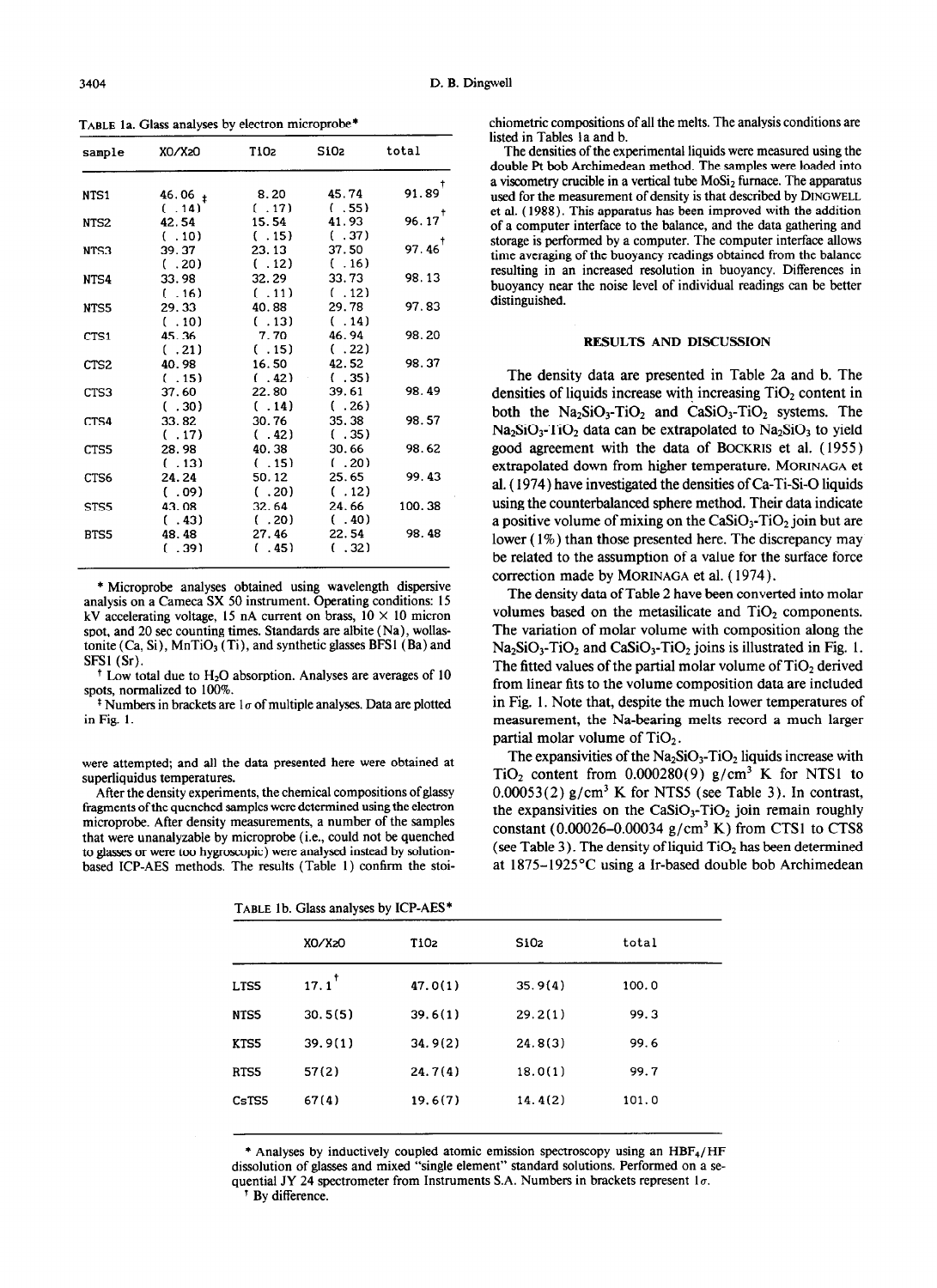|              |              |                                                   |                              |      |                                       | Temp. (°C) ---------------- density (g/cm <sup>3</sup> ) ------------------------ |        |        |
|--------------|--------------|---------------------------------------------------|------------------------------|------|---------------------------------------|-----------------------------------------------------------------------------------|--------|--------|
|              | CTS1         |                                                   | CTS2 CTS3                    | CTS4 | CTS5                                  | CTS6                                                                              | CTS7   | CTS8   |
|              |              |                                                   |                              |      |                                       | 1600 2.7012 2.7293 2.7577 2.7903 2.8491 2.9322 3.0269                             |        | 3.1217 |
|              | $1575 -$     | <b>Service Contract</b>                           | $\qquad \qquad \blacksquare$ |      | $\sim$ 0.000 $\sim$ 0.000 $\sim$      | $\frac{1}{2}$ , and $\frac{1}{2}$ , and $\frac{1}{2}$<br><b>Service</b>           | 3.0322 |        |
|              |              |                                                   |                              |      |                                       | 1550 2.7138 2.7454 2.7704 2.8041 2.8639 2.9514 3.0409                             |        |        |
| 1525         | $\sim$ $  -$ |                                                   |                              |      |                                       | <b>Service Contract Contract Contract</b>                                         | 3.0448 |        |
|              |              |                                                   |                              |      |                                       | 1500 2.7277 2.7586 2.7880 2.8274 2.8847 2.9583 -                                  |        |        |
|              | $1450 -$     |                                                   |                              |      |                                       | $ -$ 2.8382 2.8981 2.9767 $-$                                                     |        |        |
|              | $1400 -$     |                                                   |                              |      |                                       | $ -$ 2.8549 2.9083 3.0011                                                         |        |        |
|              |              | NTS1 NTS2                                         |                              | NTS3 | NTS4 NTS5                             |                                                                                   |        |        |
| 1150<br>1100 |              | 2.2634 2.3017 2.3543 2.4025 2.4432<br>$\sim$ $ -$ | 2.3198                       |      | 2.3729 2.4211 2.4706                  |                                                                                   |        |        |
| 1050         |              | 2.2940                                            |                              |      | 2.3330 2.3956 2.4410 2.4934<br>2.4664 | 2.5243                                                                            |        |        |
| 1000         |              | 2.3083                                            | $2.3472 -$                   |      |                                       |                                                                                   |        |        |

TABLE 2a. Liquid density data\*

TABLE 2b. Liquid density data\*

| Temp. $(°C)$ |        | ------------------------density (g/cm <sup>3</sup> )-------------------- |        |                          |                          |        |        |        |
|--------------|--------|--------------------------------------------------------------------------|--------|--------------------------|--------------------------|--------|--------|--------|
|              | CTS5   | STS <sub>5</sub>                                                         | BTS5   | LTS5                     | NTS5                     | KTS5   | RTS5   | CsTS5  |
|              |        |                                                                          |        |                          |                          |        |        |        |
| 1600         | 2.8491 | 3.3580                                                                   | 3.7302 | 2.3893                   |                          |        |        |        |
| 1550         | 2.8693 | 3.7343                                                                   | 3.7440 | 2.4057                   |                          |        |        |        |
| 1500         | 2.8847 | 3.3984                                                                   | 3.7598 | 2.4189                   | $\overline{\phantom{a}}$ |        |        |        |
| 1100         |        |                                                                          |        | $\overline{\phantom{a}}$ | 2.4706                   | 2.3517 |        |        |
| 1050         |        |                                                                          |        |                          | 2.4934                   | 2.3678 | 2.9994 | 3.4863 |
| 1000         |        |                                                                          |        |                          | 2.5243                   | 2.3853 | 3.0108 | 3.4974 |

\* Precision in density is  $\pm 0.2\%$  at  $1\sigma$ .

method (DINGWELL, 1991). The results of those measurements have been compared with the linear compositional extrapolation of molar volume to  $TiO<sub>2</sub>$  (at 1600°C) using the CaSiO<sub>3</sub>-TiO<sub>2</sub> data of Fig. 1. The expansivity resulting from a fit to the density values of DINGWELL (1991) and the



FIG. 1. Density-composition relationships in the  $Na<sub>2</sub>SiO<sub>3</sub>$ -TiO<sub>2</sub> and CaSiO<sub>3</sub>-TiO<sub>2</sub> systems.

extrapolation of this study is  $0.00028(1)$  g/cm<sup>3</sup> K. This value compares favorably with the expansivities of the  $CaSiO<sub>3</sub>-TiO<sub>2</sub>$ liquids of 0.00026-0.00034  $g/cm<sup>3</sup>$  K. LANGE and CARMI-CHAEL (1987) measured the density of two CaO-TiO<sub>2</sub>-SiO<sub>2</sub> and two Na<sub>2</sub>O-TiO<sub>2</sub>-SiO<sub>2</sub> melts. Table 5 in LANGE and CAR-**MICHAEL (** 1987) can be used to estimate the densities of the compositions in this study. Those parameters predict a density  $(2.9014 \text{ g/cm}^3)$  for CTS5 at 1500°C, which agrees well  $(0.6\%$ high) with the measured value of this study. For NTSS, the comparison at 1500°C involves a 350°C extrapolation; and the agreement is less good with the predicted value several percent higher than measured in this study.

Do the higher expansivities of the NTS liquids reflect a temperature-dependent shift of the coordination number of Ti in these liquids? The probable temperature-dependence of liquid expansivity for these melts **(WEBB** et al., 1992; **KNOCHE** et al., 1992) precludes further speculation using the expansivity data available here. The densities, however, of an extensive range of  $Na<sub>2</sub>O-TiO<sub>2</sub>-SiO<sub>2</sub>$  glasses have been measured at room temperature by **HAMILTON** and CLEEK ( 1958). Thus, we can compare the partial molar volume of  $TiO<sub>2</sub>$  in liquids just above the glass transition temperature with our higher temperature liquids to estimate the temperature-dependence of the partial molar volume of  $TiO<sub>2</sub>$  over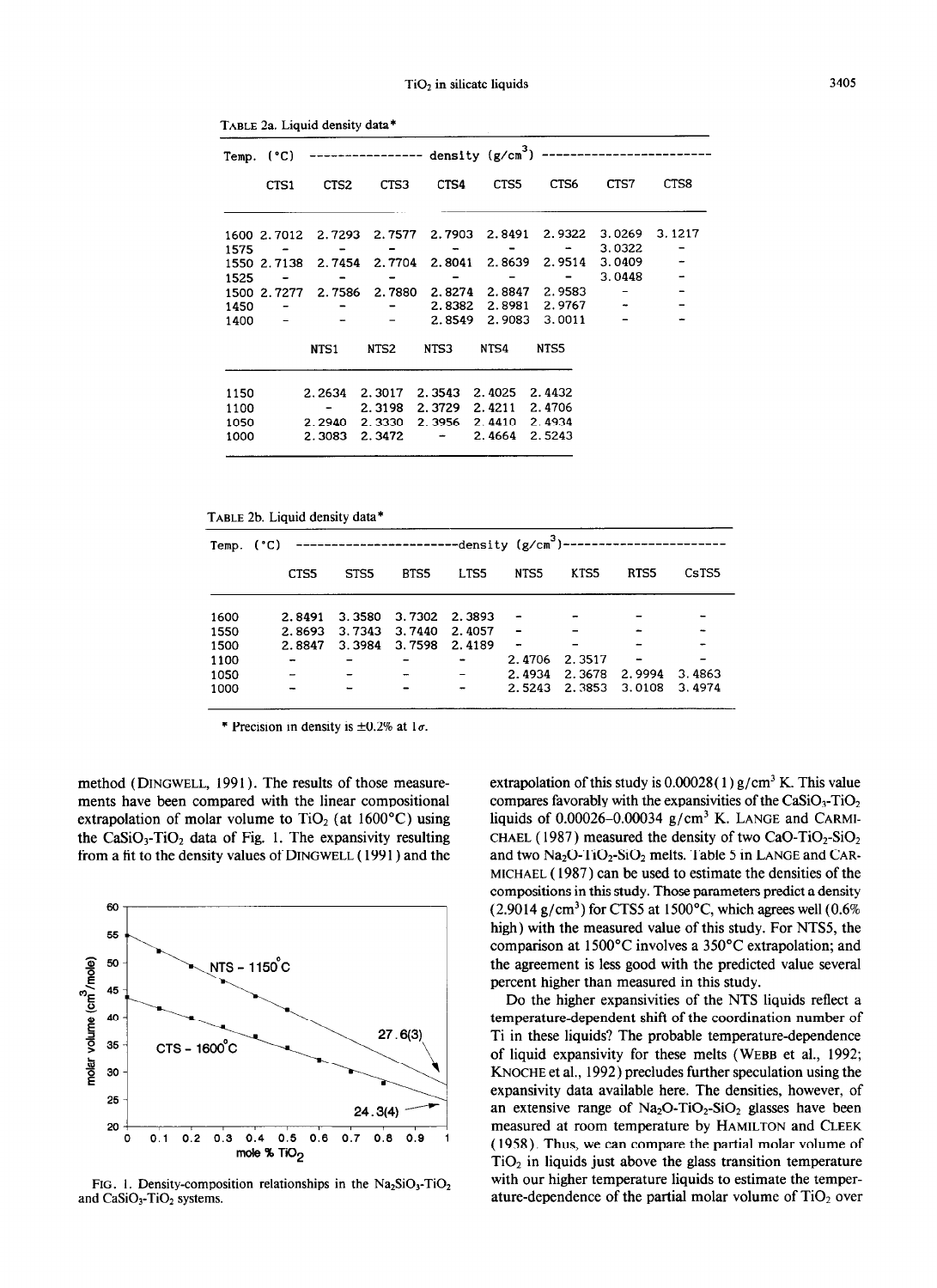TABLE 3. Density-temperature data\*

| sample            | intercept density | expansivity $(g/cm^3 K)$ |
|-------------------|-------------------|--------------------------|
| NTSO <sup>†</sup> |                   | .00028(.000009)          |
| NTS1              | 2.60887(.00534)   | $.00030$ ( $.000004$ )   |
| NTS <sub>2</sub>  | 2.64728(.00166)   | .00029(.000014)          |
| NTS3              | 2.82856(.00167)   | .00041(.000023)          |
| NTS4              | 2.88769(.00249)   | .00042(.000022)          |
| NTS5              | 3.05499(0.00235)  | .00053(.000021)          |
| CTS1              | 3.12498(.00053)   | .00026(.000007)          |
| CTS <sub>2</sub>  | 3.19858(.00118)   | .00029(.000016)          |
| CTS3              | 3.24173(.00200)   | $.00030$ $(.000028)$     |
| CTS4              | 3.31220(.00160)   | .00032(.000010)          |
| CTS5              | 3.33862(.00516)   | .00030(.000020)          |
| CTS <sub>6</sub>  | 3.48720(.00144)   | .00034(.000009)          |
| CTS7              | 3.47490 (         | .000281.                 |
|                   |                   |                          |

\* Numbers in brackets are standard errors of the fit to density vs. temperature.

Data from BOCKRIS et al. (1955).

a large temperature range. To do this, we need the glass densities available from HAMILTON and CLEEK ( 1958), the glassy thermal expansivities (available from HIRAYAMA and BERG, 1961), and the glass transition temperatures (available from TAKAHASHI et al., 1977). The glass transition temperatures are relatively constant from  $10-40\%$  TiO<sub>2</sub> for compositions similar to ours, lying between 500 and 525°C ( TAKAHASHI et al., 1977). The glass densities of HAMILTON and CLEEK ( 1958), corrected to 525°C using the glass expansivity data of HIRAYAMA and BERG (1961), represent the densities of relaxed liquids at this temperature. They may be compared

with the density of  $TiO<sub>2</sub>$  liquid from the equation for its temperature-dependence given by DINGWELL (1991). That relationship (extrapolated from 1600°C) yields a density of 3.61 g/cm<sup>3</sup> at 525°C. The compositional extrapolation of density from the  $525^{\circ}$ C Na<sub>2</sub>O-TiO<sub>2</sub>-SiO<sub>2</sub> liquids yields 3.280  $g/cm<sup>3</sup>$ . This indicates that a significant excess volume exists in the  $Na_2SiO_3$ -TiO<sub>2</sub> system at 525<sup>°</sup>C and is in agreement with the measurements of this study at 1000°C. A large positive volume of mixing is required to reconcile the  $Na<sub>2</sub>SiO<sub>3</sub>$ - $TiO<sub>2</sub>$  density data with the CaSiO<sub>3</sub>-TiO<sub>2</sub> data of this study and the liquid  $TiO<sub>2</sub>$  data of DINGWELL (1991) at all temperatures.

Comparison of the liquid densities at 525 and 1000°C for Na<sub>2</sub>TiSiO<sub>s</sub> composition indicate a 15% volume change over 475°C. This corresponds to a mean expansivity of 0.00075  $gm/cm<sup>3</sup>$  K. Comparison with the measured value of  $0.00053(2)$  gm/cm<sup>3</sup> K at 1000<sup>o</sup>C indicates a negative temperature dependence of expansivity for this composition. A first derivative of expansivity large enough to account for such behavior has, for example, recently been measured for diopside liquid ( KNOCHE et al., 1992). Less data are available for Ba and K titanium silicate glasses, but similar temperaturedependent expansivities appear to be required.

The densities of the "sphene" stoichiometry liquids are included in Table 2b. The apparent partial molar volume of  $TiO<sub>2</sub>$  in each of these liquids can be obtained from literature data on the corresponding  $TiO<sub>2</sub>$ -free metasilicate melt densities. These data, obtained from BOCKRIS et al. ( 1955) for  $Li<sub>2</sub>SiO<sub>3</sub>$ , Na<sub>2</sub>SiO<sub>3</sub>, and K<sub>2</sub>SiO<sub>3</sub>; obtained from TOMLINSON et al. (1958) for  $CaSiO<sub>3</sub>$ ; and extrapolated from the results of SASEK and LISY (1972) for  $Rb_2SiO_3$  and  $Cs_2SiO_3$  were used to generate apparent partial molar volumes of TiO<sub>2</sub> for the sphene liquids. As a check on the extrapolation of the

TABLE 4. Partial molar volume of  $TiO<sub>2</sub>$ 

| $(X^{n+1})$<br>SiTiOs)<br>x<br>2/n |        | $(x^{n*}$ | $SiO3$ ) |       |                 |
|------------------------------------|--------|-----------|----------|-------|-----------------|
|                                    | ρ      | Vm        | ρ        | Vm    |                 |
|                                    |        |           |          |       |                 |
|                                    | 1000°C |           |          |       |                 |
| Cs.                                | 3.4974 | 60.30     | 3.6078   | 94.77 | $25.8(5)^{1/2}$ |
| Rb                                 | 3.0108 | 54.29     | 3.0497   | 81.00 | 27.6(5)         |
| K                                  | 2.3853 | 49.09     | 2.2154   | 69.64 | 31.3(5)         |
| Na                                 | 2.5243 | 40.00     | 2.3042   | 52.97 | 29.1(5)         |
|                                    |        |           |          |       |                 |
|                                    | 1600°C |           |          |       |                 |
| Li                                 | 2.3893 | 35.55     | 2.034    | 44.23 | 26.9(5)         |
| Ba                                 | 3.7302 | 39.32     | 3.9200   | 54.45 | 24.2(5)         |
| Sr                                 | 3.3580 | 36.28     | 3.3872   | 48.33 | 24.2(5)         |
| Ca                                 | 2.8491 | 34.41     | 2.6392   | 44.02 | 24.8(5)         |

\* All densities in  $g/cm^3$ . Data from BOCKRIS et al.  $(1955)$ , SASEK and LISY  $(1972)$ , TOMLINSON et al. (1958), and this study.

\* Molar volumes in  $cm<sup>3</sup>/mole$ .